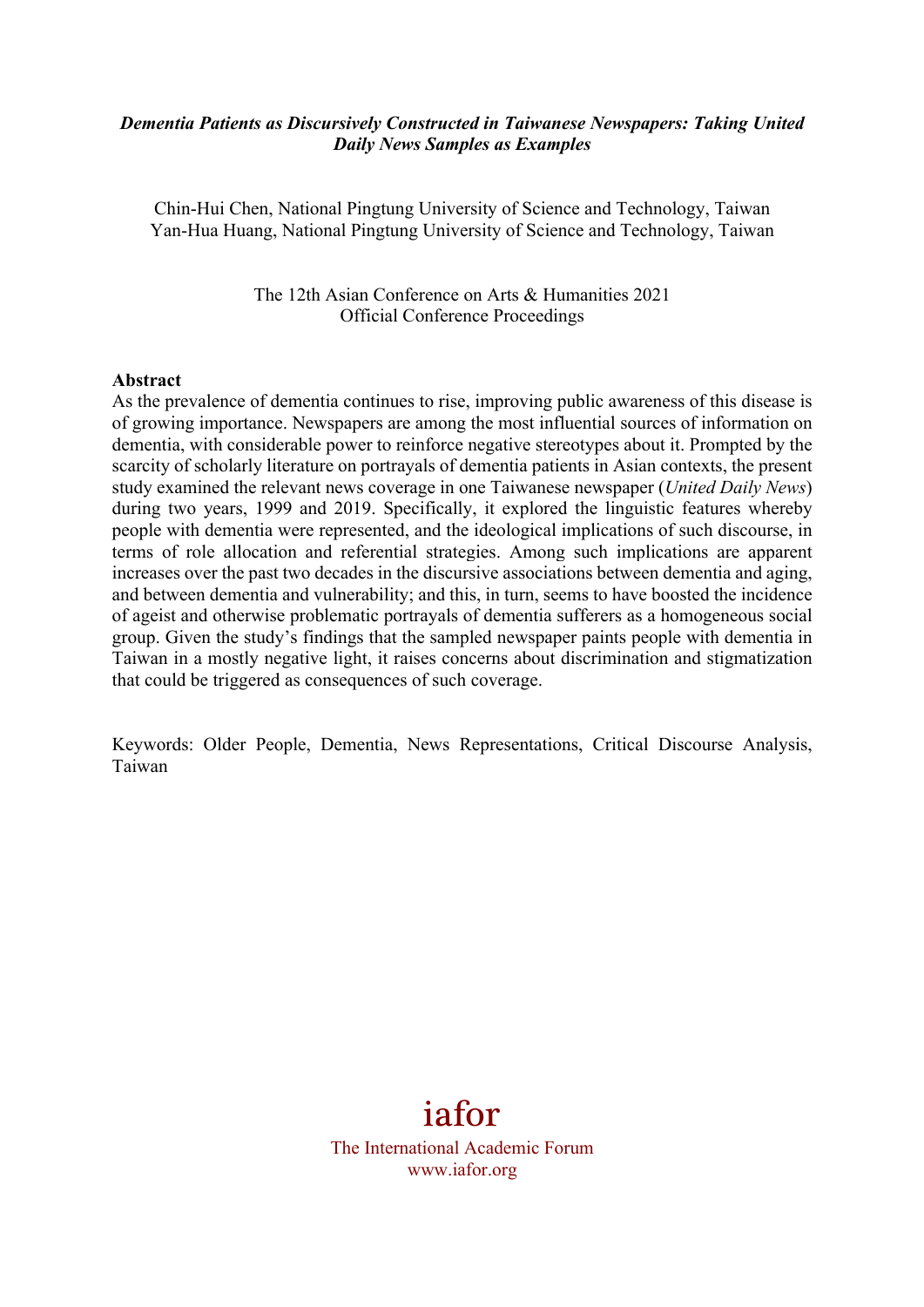## **Background**

#### **Information about Dementia**

Dementia refers to various progressive and irreversible syndromes that involve the loss of cognitive functions, including memory, communication, problem-solving, reasoning, and orientation in time and/or space, as well as changes in personality (National Institute on Aging, 2017; Banovic et al., 2018)**.** Dementia can be categorized into different types including Alzheimer's disease (AD), the most common type; Lewy Body dementia; vascular dementia; frontotemporal dementia; and mixed dementia (van der Filer & Scheltens, 2005; World Health Organization [WHO], 2018).

While the main risk factor for dementia is increasing age (Lai et al., 2012; Phillipson et al., 2014), this does not imply either that the disease is a normal part of aging, or that it exclusively affects elderly people (WHO, 2018). Other risk factors for the disease include diabetes, smoking, mid-life hypertension, and mid-life depression (WHO, 2018).

#### **Prevalence of Dementia**

Due to medical advancements, life expectancy has risen, and this phenomenon has indirectly led to an increasing population of dementia patients (van der Filer & Scheltens, 2005; Fuh & Wang, 2008; Bishop & Yankner, 2010). Owing to the increasing number of elderly people in Taiwan, the population of dementia patients is expected to soar dramatically. According to Taiwan's Ministry of Health and Welfare (2020), its total population of dementia sufferers is expected to more than triple over the next forty years, to 880,000.

The global prevalence of dementia patients is estimated to grow at about the same pace: from nearly 59 million in 2020 to 152 million in 2050 (Alzheimer's Disease International, 2020). Moreover, Alzheimer's Disease International (2010, 2012, 2015, 2020) has expressed concern that actual rates of this disease keep growing faster than expected. In 2015, the same organization conducted a study of the regional distribution of dementia patients, which concluded that 49% were from Asia. As such, data on media portrayals of and public attitudes toward dementia from Asian countries including Taiwan may be disproportionately relevant to efforts to respond to the growing numbers of people with this condition.

#### **Impact of the Media**

People are constantly exposed to information derived from the mass media, which can be extremely influential on their world views. In particular, mass-media content can represent social groups in misleading ways that are nevertheless widely believed to be true (Graber, 1980). As Howitt (2013) pointed out, one feature of the mass media is its power to define reality for its audience, and thus affect their perceptions, beliefs and attitudes (see also Gerbner et al., 1986). Given that media portrayals of social groups could shape the ways we see them, when such messages are untruthful, it is reasonable to expect that the consequences could include discrimination or misunderstanding, which could then further influence our interactions with such groups (Wang, 1998).

Accordingly, this study takes older people living with dementia to be a social group, and focuses on Taiwanese news representations of that group as a potential source of misleading perspectives on it.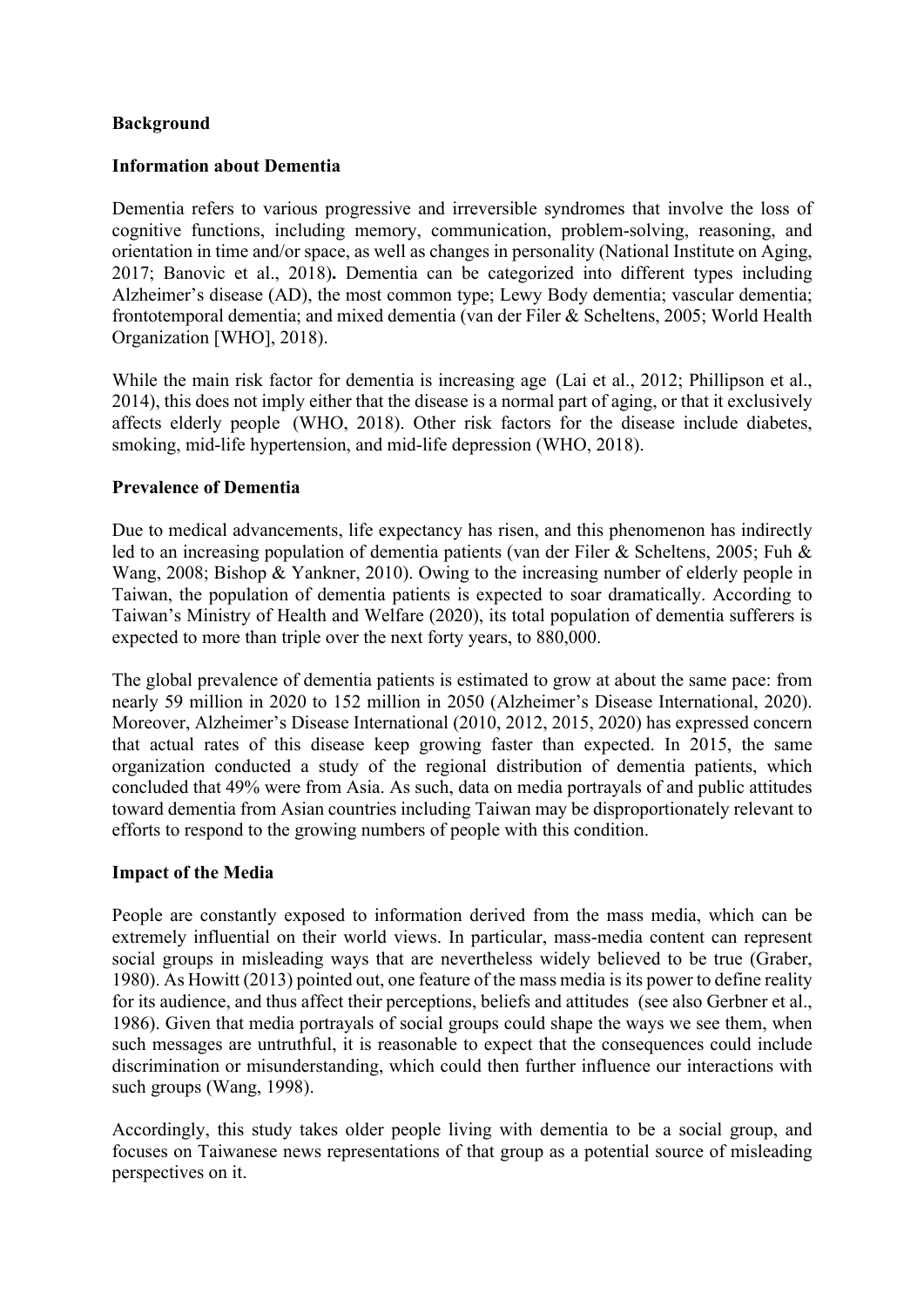## **Literature Review**

Various prior studies have investigated news representations of dementia. Kirkman (2006), for instance, found that in New Zealand newspapers from 1996 to 2002, AD was depicted as a stealer of patients' lives, and military metaphors were used to describe the disease as an enemy for people to fight against.

Clarke (2006), meanwhile, found that in American and Canadian magazine articles about AD published between 1991 and 2001, the voices of people with it were largely absent. In particular, there were few references to their desires or needs, which reinforced an idea that people with AD were absent, helpless, or did not deserve dignity. Subsequently, Kang et al. (2010) reported that in American TV news about AD, more attention was given to treatment, personal stories, celebrity connections, and policy rather than causes, signs, or diagnosis of the disease.

Kessler and Schwender (2012) studied visual representations of elderly people with dementia in German weekly news magazines published between 2000 and 2009, and found an increase in the number of such portrayals over the course of that period. Female and extremely old characters were preferred as models of this condition, and the images tended to be exaggerated in an overly positive direction. The authors speculated that negativity was avoided by these magazines so as not to stoke their readers' fear of developing dementia, but noted that such idealized portrayals could cause the public to underestimate the challenges of living with dementia.

Van Gorp and Vercruysse (2012) found that the most dominant images of dementia in Belgian public discourse utilized the "dualism of body and mind" (p. 1,277) to emphasize the presence of bodies with no minds, i.e., the loss of personal identity. Doyle et al. (2012) focused on qualitative change in Australian news reports on dementia over the periods from 2000/2001 to 2006/2007. Positive changes were evident in the use of less dynamic and sensationalized headlines and content, and less outdated, negative, and inappropriate language. Also, the examined news provided an increasing amount of useful information about what services for dementia patients were available. However, negative changes were also found: for instance, a greater emphasis on the illness, as opposed to the individuals who suffered from it. Medical content became more accurate, but more headlines more inaccurate, and/or less consistent with the content. The present study, like Doyle et al.'s (2012), attempts to identify changes over time, but in portrayals of older people with dementia, as opposed to dementia the condition.

## **Methodology**

## **Research Design**

This study employed critical discourse analysis (CDA), which can uncover social structures and their functions via examination of oral and/or written discourse. In particular, CDA can be used to identify abuse of power and inequalities.

CDA of news reports about older people with dementia could help us decode cultural conceptualizations of them as a social group, and the ideological attributions to them. Such analysis of the nature of Taiwanese news messages regarding dementia is expected to enable the researchers to identify potential cultural discrimination against the elderly and those with dementia.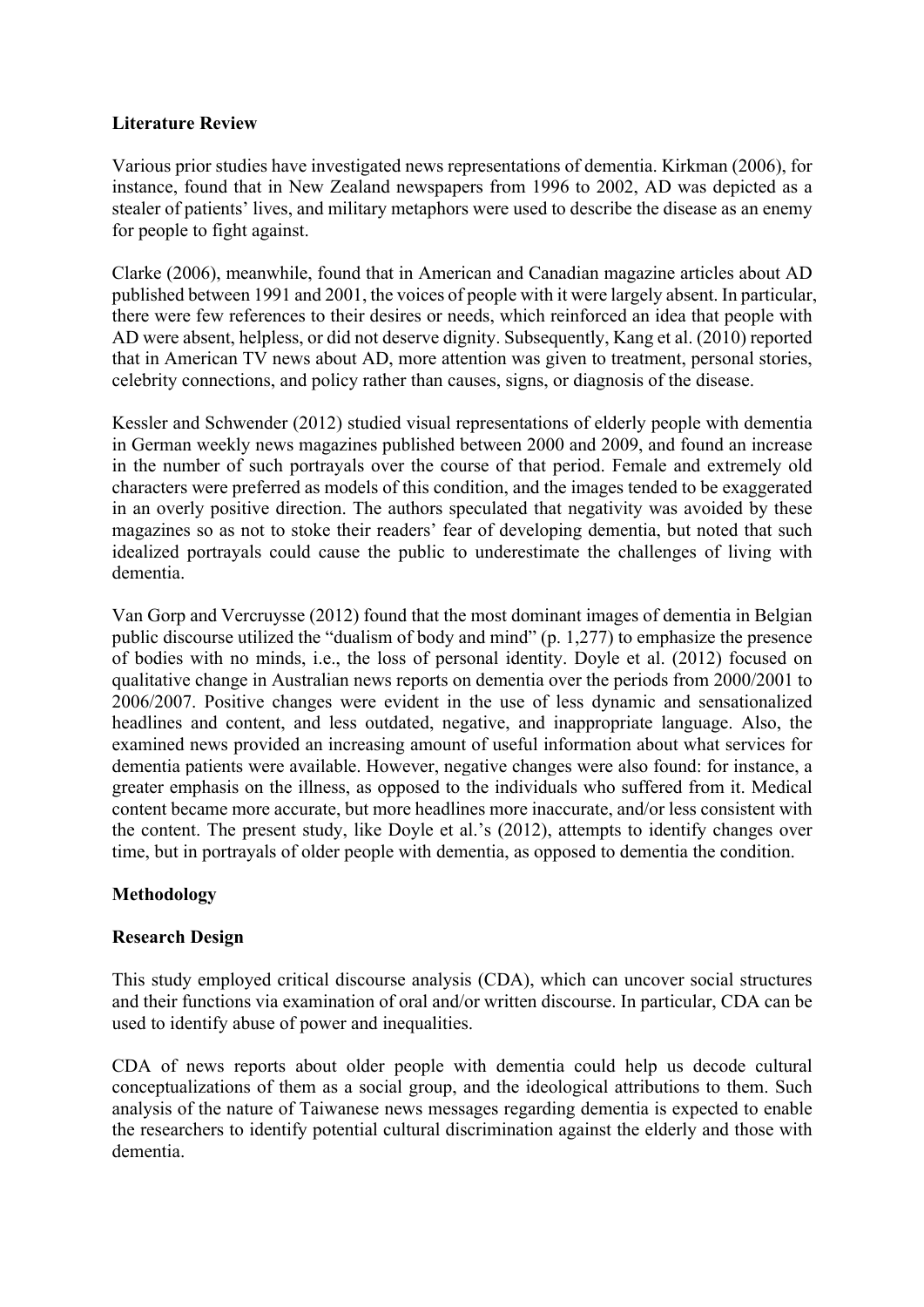## **Data Collection**

To achieve this study's main research goal, of identifying historical changes in how older people with dementia have been portrayed in Taiwanese new*s* contexts, the researchers chose to collect data from a single paper, *United Daily News,* a very popular quality news in Taiwan. All of this publication's content is available in the database called United Knowledge Base, which contains about 12 million news items released from 1951 to 2020 (United Daily News Groups, 2020).

Two sampling years separated by a 20-year period were chosen. The examined data were searched in four randomly chosen months (see Tables 1 and 2 for details). The three keywords used to locate relevant articles were: chi-dai (癡呆 feeble), AD (阿茲海默症), and people with dementia (失智者).

| Table 1. Sampling Months, United Daily News |                 |  |  |  |
|---------------------------------------------|-----------------|--|--|--|
| Year of publication                         | Sampling months |  |  |  |
| March, April, September, December<br>1999   |                 |  |  |  |
| 2019<br>February, June, September, November |                 |  |  |  |

|  | Table 2. Total Article Numbers and References in <i>United Daily News</i> , by Sampling Year |  |  |  |  |  |
|--|----------------------------------------------------------------------------------------------|--|--|--|--|--|
|  |                                                                                              |  |  |  |  |  |

| Year of publication | Total article numbers/total references to people with dementia |
|---------------------|----------------------------------------------------------------|
| 1999                | 21 articles with 274 references                                |
| 2019                | 51 articles with 2,094 references                              |

## **Data Analysis**

Van Leeuwen's (2008) CDA framework for interpreting media representations of social groups was employed. In particular, the two dimensions of that framework that were targeted in the present research were *role allocation* and *referential strategies*.

Role allocation, i.e., description of the actions of social actors, is further subdivided into *activation* and *passivation*. In this case, a finding of activation would imply that dementia patients were portrayed as active or dynamic agents in various activities. Passivation, on the other hand, would reflect depictions of dementia patients as subjected to certain actions and beneficialized of the actions as reported in the news. Further, passivation could be realized in the depiction of such a person with dementia as a "carrier in an effective attribute process" (van Leeuwen, 2008, p. 34), that is, someone given certain attributions in the news articles.

According to van Leeuwen (2008), referential strategies are likewise further subdivided into two types: genericization and specification. When dementia patients are generalized, they are not given specific names but portrayed as a general group. When they are specified, on the other hand, they are treated as individuals with names and/or personal identities. In such cases, because they are not simply assimilated into a social group with homogeneous characteristics, readers are likely to feel closer to them (Chen, 2015).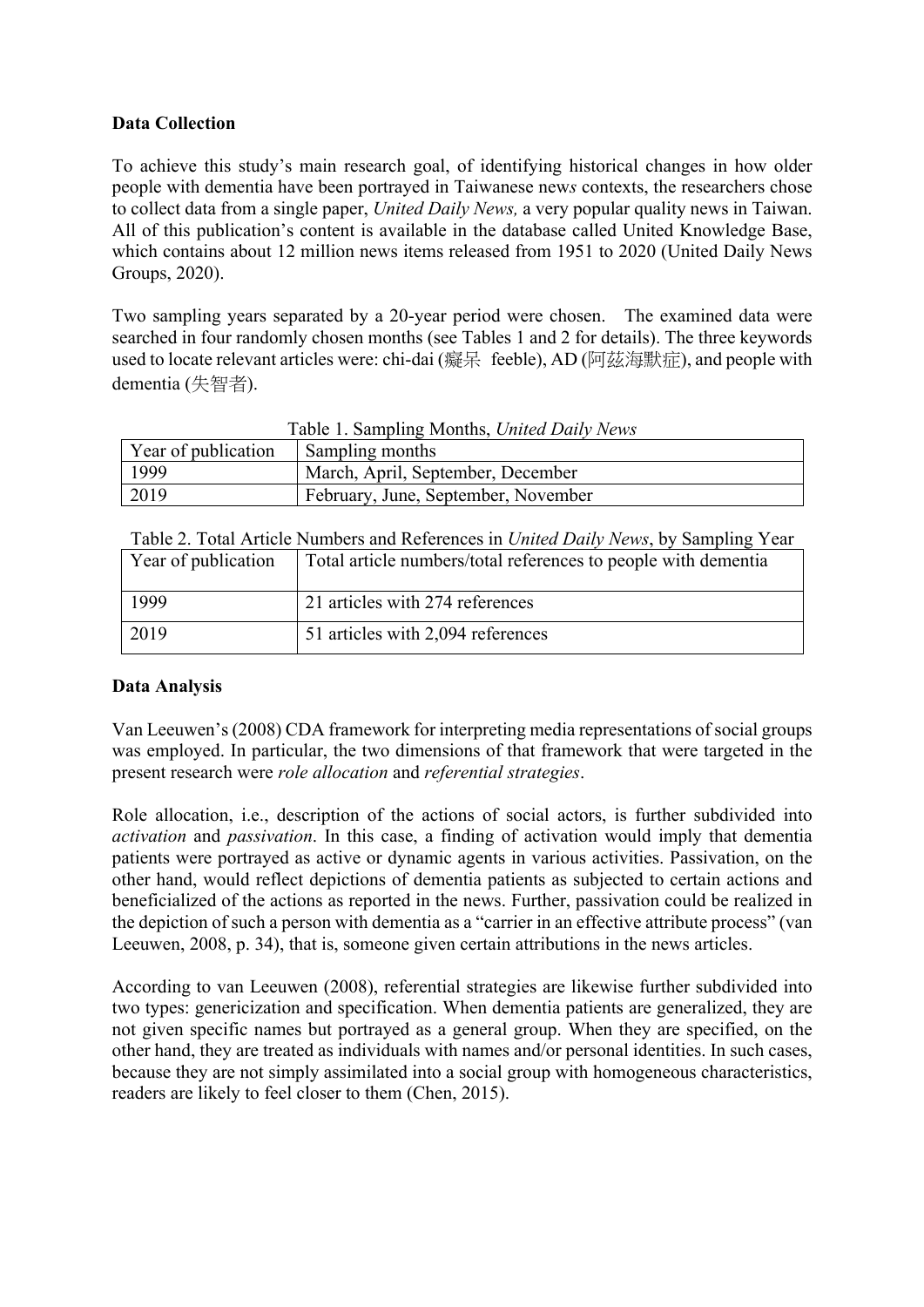## **Findings**

The present study's findings regarding historical change in news representations of older people with dementia in *United Daily News* between 1999 and 2019 can be divided into three patterns. Each is discussed in turn below.

## **Increasing Association with Older Age**

The clearest pattern of change was an increasing association between people with dementia and reportage of their chronological ages. Specifically, advanced ages were cited almost five times more frequently in 2019 than in 1999 (Table 3), not only as older-age identity markers, but also by way of explaining or justifying the article subjects' dementia.

| Table 3. References to Chronological Age, by Dataset |                                                          |  |  |  |
|------------------------------------------------------|----------------------------------------------------------|--|--|--|
| Periods                                              | References to dementia patients' chronological older age |  |  |  |
| 1999                                                 |                                                          |  |  |  |
| 2019                                                 | 1 Q                                                      |  |  |  |

Moreover, address forms illustrative of older age, such as older woman, elderly woman, older man, and elderly man, were employed frequently in this context in 2019 (n=21), but not at all in 1999.

Such representational changes could arguably give readers the impression that dementia is only associated with older people, or that is more likely to occur at ages of 70 and above. The ideological effect of such a representational change could reinforce ageism and other forms of discrimination against older people, by creating a misleading impression that simply being old – rather than diabetes, smoking, mid-life hypertension, and mid-life depression (WHO, 2018) – is the main or only cause of dementia.

## **Growing Vulnerability**

The second main pattern of representational change over time in *United Daily News* reports about people with dementia consisted of an increasing emphasis on their vulnerability, in light of the researchers' analysis of their activated and passivated roles in verbal processes (Table 4). Further evidence for this is provided by the use of adjectives and adjective phrases such as *worsening* (symptoms), *alone*, and *spaced out* (Table 5).

| Table 4. Incidence of Activation and Passivation |            |            |              |         |             |
|--------------------------------------------------|------------|------------|--------------|---------|-------------|
|                                                  | Receiving  | Given care | Found after  | Cheated | Deprived of |
|                                                  | assistance |            | getting lost |         | property    |
| 1999                                             |            | 79         |              |         |             |
| 2019                                             |            |            | 42           |         |             |

 $T_{\text{eff}}$  4. Insidence of Activation and Passivation

| $1.0010$ c, $1.0010$ can be $100$ to $1000$ for $1000$ for $1000$ for $1000$ |                      |                        |       |                        |               |  |
|------------------------------------------------------------------------------|----------------------|------------------------|-------|------------------------|---------------|--|
|                                                                              | Worsening (symptoms) | Mentally<br>disordered | Alone | Abnormal<br>(behavior) | Spaced<br>out |  |
| 1999                                                                         |                      |                        |       |                        |               |  |
| 2019                                                                         |                      |                        |       |                        |               |  |

Table 5. Adjectives to Depict Dementia Patients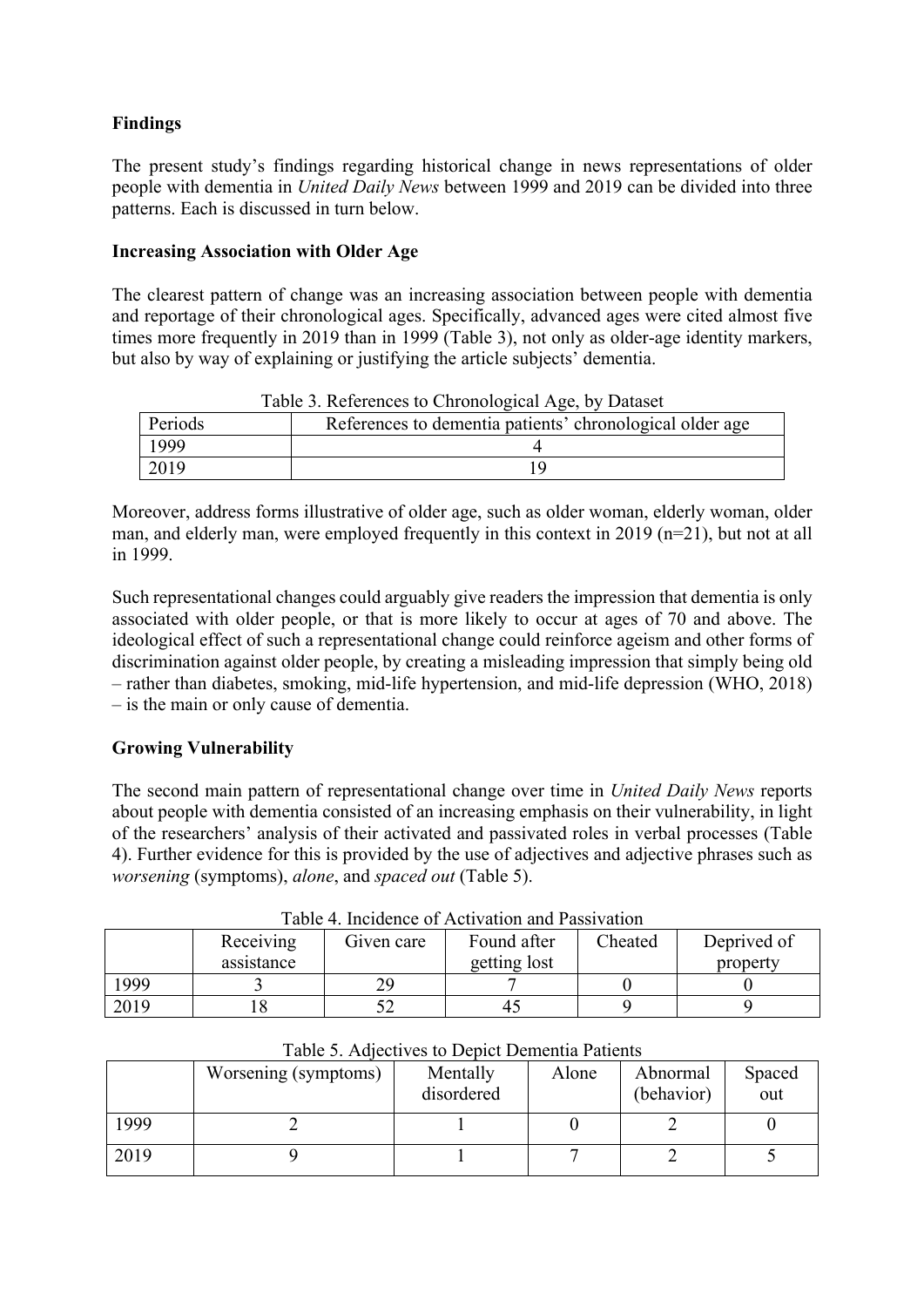## **Increasing Categorization into a Homogenous Group**

Lastly, as compared with 1999, people with dementia were much more likely to be categorized as a social group rather than specified as identifiable individuals, e.g., via the use of their full names (Table 6). The incidence of genericization more than quadrupled between the two sampling periods, though interestingly, specification also grew slightly, from 2.9% to 3.4% of all mentions. This representational change indicates that people with dementia were increasingly seen as a homogeneous group, bearing perhaps only the features mentioned in Tables 4 and 5). Certainly, it was more difficult to identify their personhood in *United Daily News* items about them from 2019 than in such items from 1999.

|      | Genericization | Specification |
|------|----------------|---------------|
| 999  | ت ب            |               |
| 2019 | .49            |               |

Table 6. Genericization and Specification in References to People with Dementia

#### **Discussion and Conclusions**

The ways of depicting dementia sufferers in the randomly sampled *United Daily News* reports from 1999 and 2019 were mainly negative and derogatory, and this problem was worse in the more recent material. Growth over time was noted in depictions of vulnerability, the strong association of dementia with chronological age, and genericization; and this seems likely to have triggered negative attitudes among readers, possibly leading to discrimination against and stigmatization of people with dementia. In particular, the increasing emphasis on links between this health condition and older age may create a false public perception that the main risk factor for the condition is age (Bond et al., 2005; Johnson et al., 2005; Mahoney et al., 2005; Cahill et al., 2015). These changes, as realized in the three patterns discussed in the Findings section, above, could further marginalize people with dementia in Taiwan, and even potentially boost discrimination towards older people who do not have dementia.

However, this study has been limited by its focus on just one type of mass media. Therefore, it is recommended that future research on this topic incorporate other forms of media such as films, TV programs, and/or social-networking sites.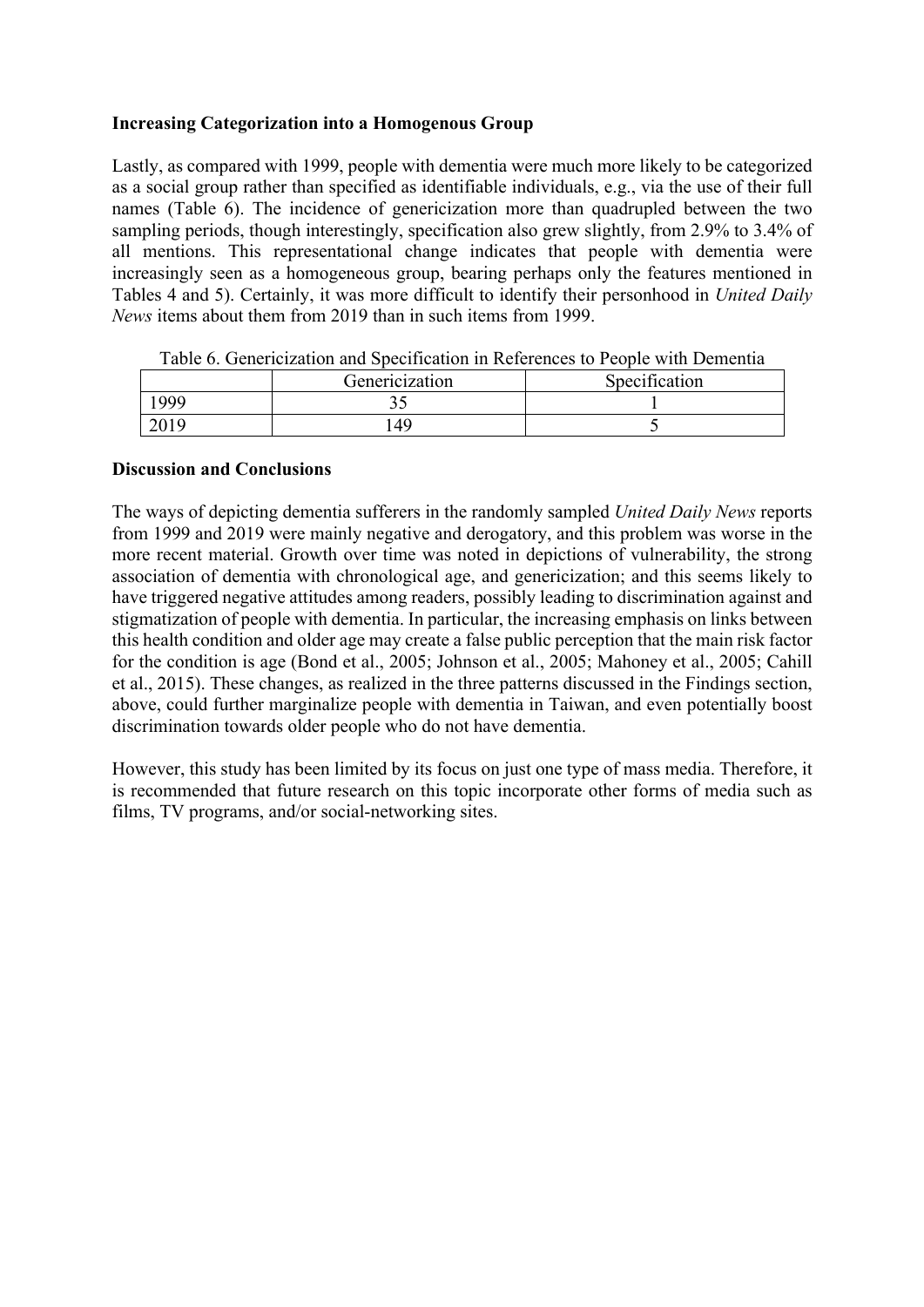#### **References**

- Alzheimer's Disease International (2010). *World Alzheimer report 2010. The global economic impact of dementia.* Retrieved from https://www.alzint.org/resource/worldalzheimer-report-2010/
- Alzheimer's Disease International (2012). *World Alzheimer report 2012. Overcoming the stigma of dementia.* Retrieved from https://www.alzint.org/resource/world-alzheimerreport-2012/
- Alzheimer's Disease International (2015). *World Alzheimer report 2015. The global impact of dementia: An analysis of prevalence, incidence, cost and trends.* Retrieved from https://www.alzint.org/resource/world-alzheimer-report-2015/
- Alzheimer's Disease International (2020). *World Alzheimer report 2020. Design, dignity, dementia: Dementia-related design and the built environment.* Retrieved from https://www.alzint.org/resource/world-alzheimer-report-2020/
- Banovic, S., Zunic, L. J., & Sinanovic, O. (2018). Communication difficulties as a result of dementia. *Materia Socio-medica*, *30*(3), 221-224.
- Bishop, N. A., Lu, T., & Yankner, B. A. (2010). Neural mechanisms of ageing and cognitive decline. *Nature, 464*(7288), 529-535.
- Bond, J., Stave, C., Sganga, A., Vincenzino, O., O'Connell, B., & Stanley, R. L. (2005). Inequalities in dementia care across Europe: Key findings of the Facing Dementia Survey. *International Journal of Clinical Practice*, *59* (Suppl. 146), 8-14.
- Cahill, S., Pierce, M., Werner, P., Darley, A., & Bobersky, A. (2015). A systematic review of the public's knowledge and understanding of Alzheimer's disease and dementia. *Alzheimer Disease & Associated Disorders*, *29*(3), 255-275.
- Chen, C. H. (2015). Older adults as discursively constructed in Taiwanese newspapers: A critical discourse analysis. *International Journal of Society, Culture & Language*, *3*(2), 72-84.
- Clarke, J. N. (2006). The case of the missing person: Alzheimer's disease in mass print magazines 1991-2001. *Health Communication*, *19*(3), 269-276.
- Doyle, C. J., Dunt, D. R., Pirkis, J., Dare, A., Day, S., & Wijesundara, B. S. (2012). Media reports on dementia: Quality and type of messages in Australian media. *Australasian Journal on Ageing*, *31*(2), 96-101.
- Fuh, J. L., & Wang, S. J. (2008). Dementia in Taiwan: Past, present, and future. *Acta Neurologica Taiwanica*, *17*(3), 153-161.
- Gerbner, G., Gross, L., Morgan, M., & Signorielli, N. (1986). Living with television: The dynamics of the cultivation process. In J. Bryant & D. Zillman (Eds.), *Perspectives on media effects* (pp. 17-40). Hilldale, NJ: Lawrence Erlbaum Associates.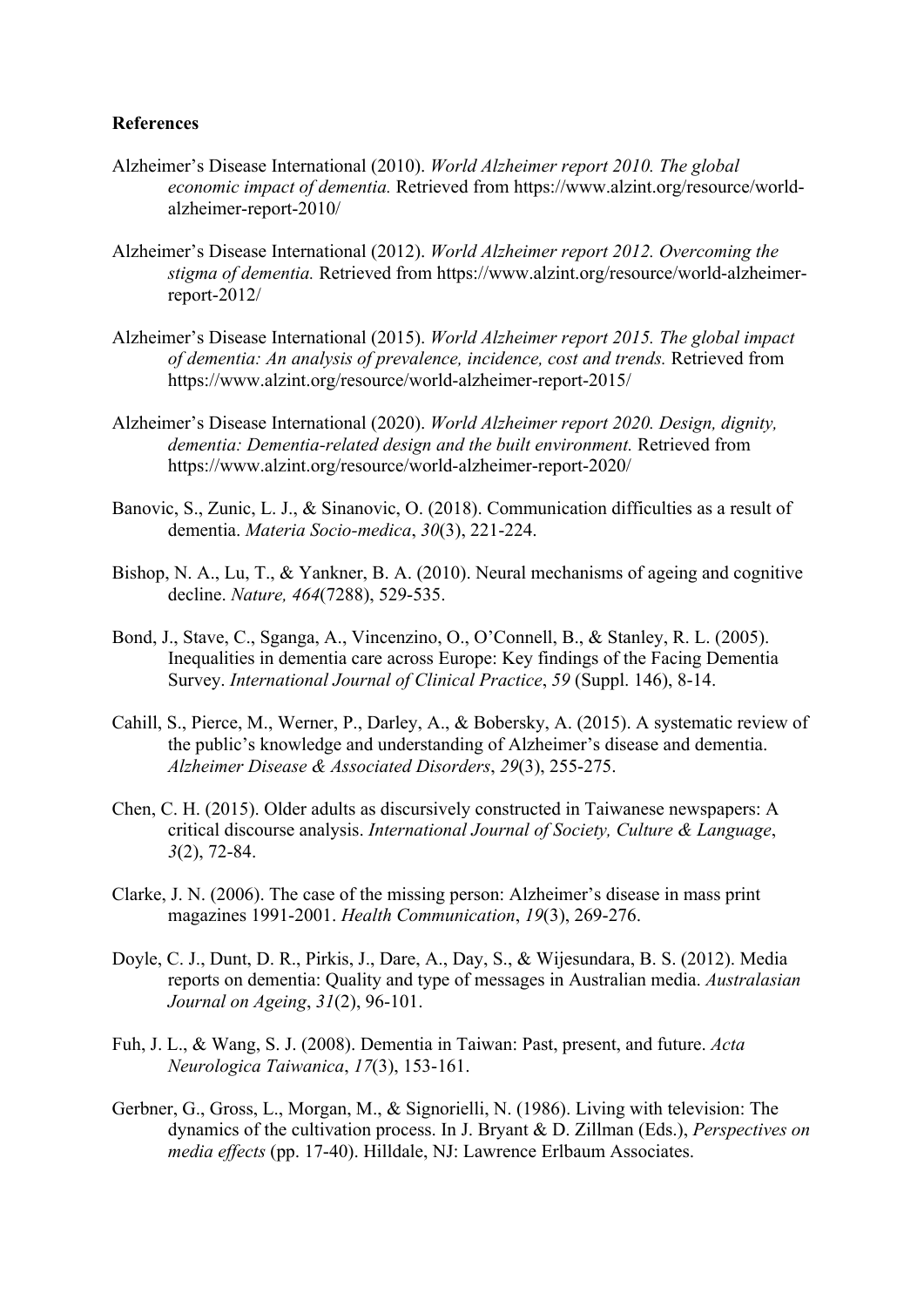- Graber, Doris A. (1980). *Mass media and American politics*. Washington, DC: Congressional.
- Howitt, D. (2013). *The mass media and social problems*. Oxford, UK: Pergamon Press.
- Johnson, M. L., Bengtson, V. L., Coleman, P. G., & Kirkwood, T. B. (Eds.) (2005). *The Cambridge handbook of age and ageing.* New York: Cambridge University Press.
- Kang, S., Gearhart, S., & Bae, H. S. (2010). Coverage of Alzheimer's disease from 1984 to 2008 in television news and information talk shows in the United States: An analysis of news framing. *American Journal of Alzheimer's Disease & Other Dementias*, *25*(8), 687-697.
- Kessler, E. M., & Schwender, C. (2012). Giving dementia a face? The portrayal of older people with dementia in German weekly news magazines between the years 2000 and 2009. *Journals of Gerontology Series B: Psychological Sciences and Social Sciences*, *67*(2), 261-270.
- Kirkman, A. M. (2006). Dementia in the news: The media coverage of Alzheimer's disease. *Australasian Journal on Ageing*, *25*(2), 74-79.
- Lai, S. W., Lin, C. H., Liao, K. F., Su, L. T., Sung, F. C., & Lin, C. C. (2012). Association between polypharmacy and dementia in older people: A population-based casecontrol study in Taiwan. *Geriatrics & Gerontology International*, *12*(3), 491-498.
- Mahoney, D. F., Cloutterbuck, J., Neary, S., & Zhan, L. (2005). African American, Chinese, and Latino family caregivers' impressions of the onset and diagnosis of dementia: Cross-cultural similarities and differences. *The Gerontologist*, *45*(6), 783-792.
- Ministry of the Interior, Taiwan (2020). *Average life expectancy except for specific causes.*  Retrieved from https://www.moi.gov.tw/chi/chi\_news/news\_detail.aspx?type\_code=01&sn=18719
- National Institute on Aging (2017, December 30). *What is dementia? Symptoms, types, and diagnosis.* Retrieved from https://www.nia.nih.gov/health/what-dementia-symptomstypes-and-diagnosis
- Phillipson, L., Magee, C. A., Jones, S. C., & Skladzien, E. (2014). Correlates of dementia attitudes in a sample of middle-aged Australian adults. *Australasian Journal on Ageing*, *33*(3), 158-163.
- United Daily News Groups (2020). *Joint knowledge base.* Retrieved form https://www.udngroup.com/portfolio/udndata
- van der Flier, W. M., & Scheltens, P. (2005). Epidemiology and risk factors of dementia. *Journal of Neurology, Neurosurgery & Psychiatry*, *76*(5), v2-v7.
- Van Gorp, B., & Vercruysse, T. (2012). Frames and counter-frames giving meaning to dementia: A framing analysis of media content. *Social Science & Medicine*, *74*(8), 1274-1281.